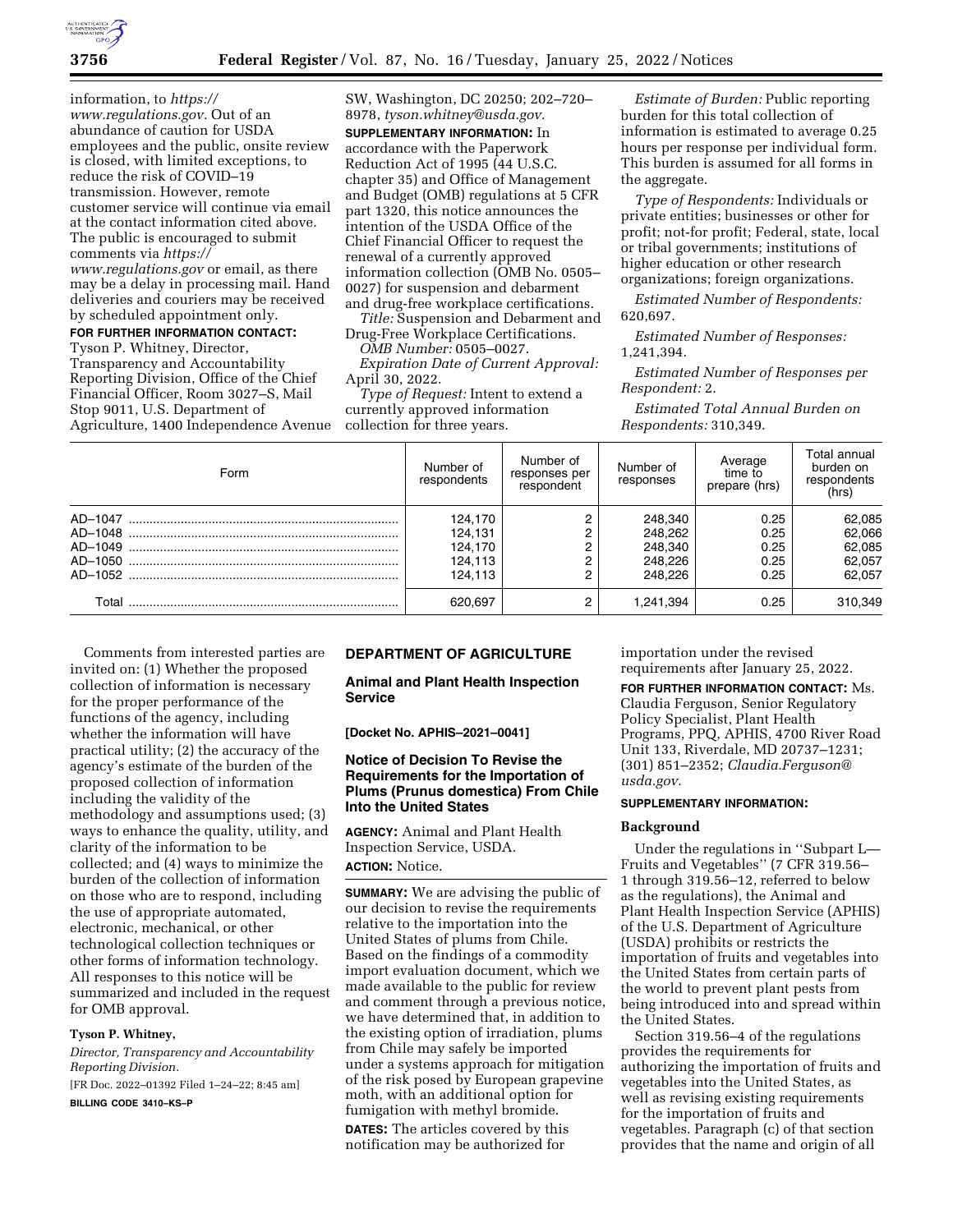fruits and vegetables authorized for importation into the United States, as well as the requirements for their importation, are listed on the internet in APHIS' Fruits and Vegetables Import Requirements database, or FAVIR (*[https://epermits.aphis.usda.gov/](https://epermits.aphis.usda.gov/manual) [manual](https://epermits.aphis.usda.gov/manual)*). It also provides that, if the Administrator of APHIS determines that any of the phytosanitary measures required for the importation of a particular fruit or vegetable are no longer necessary to reasonably mitigate the plant pest risk posed by the fruit or vegetable, APHIS will publish a notice in the **Federal Register** making its pest risk documentation and determination available for public comment.

Chile plums (*Prunus domestica*) are currently listed in FAVIR as authorized for importation into the United States. Following detections during preclearance inspections in Chile of European grapevine moth (EGVM; *Lobesia botrana*) larvae and pupae in plums intended for shipment to the United States, on April 1, 2021, however, APHIS issued a Federal Order  $(DA-2021-04)^1$  modifying the requirements for such imports to prevent the introduction of EGVM. The Federal Order required plums exported to the United States from Chile to be irradiated with a minimum absorbed dose of 400 Gy upon arrival in the United States or subjected to methyl bromide fumigation that was conducted in Chile under an APHIS preclearance program. The allowance for methyl bromide fumigation provided for in the Federal Order ended on May 31, 2021.

The national plant protection organization (NPPO) of Chile has requested that APHIS revise the import requirements for plums from Chile to the United States to allow for alternative mitigations to address EGVM other than irradiation. In response to this request from the NPPO, APHIS prepared a commodity import evaluation document (CIED). The CIED recommended that, in addition to irradiation, the EGVM risk associated with the importation of plums from Chile could also be mitigated by a systems approach or by methyl bromide fumigation in Chile or at the port of entry in the United States.

Accordingly, in accordance with the requirements of § 319.56–4, we published a notice 2 in the **Federal Register** on November 3, 2021 (86 FR 60613–60614, Docket No. APHIS–2021– 0041), in which we announced the availability, for review and comment, of the CIED.

We solicited comments on the notice for 60 days ending January 3, 2022. We received 35 comments by that date. They were from producers, importers, U.S. and Chilean trade associations, a port authority, the Government of Chile, and individual members of the public. All but two supported the proposal. The comments are discussed below by topic.

The commenters who opposed the proposed systems approach viewed irradiation as a more effective treatment approach. One commenter stated that our proposed systems approach may be inadequate to mitigate the risk of an EGVM introduction via the importation of plums from Chile because the plums are produced in a region where EGVM is prevalent. The commenter further suggested that not all farms that produce the plums will be able to comply with our systems approach requirements and that it was likely that the great majority of the smaller farms in proximity to the larger ones will not be able to properly mitigate the pest. According to the commenter, restricted pests have been found before in other commodities that are currently imported from Chile under systems approach.

We do not agree with these commenters that irradiation should be the only approved mitigation for the importation of plums from Chile into the United States. APHIS has determined that the systems approach will also provide an appropriate level of phytosanitary protection. We note that the systems approach includes measures that specifically address the commenters' concerns: Only sites that are registered with the NPPO may export under the systems approach, registered sites must trap for EGVM according to guidelines approved by APHIS, and all sites in regulated or control areas for EGVM must be inspected by the NPPO for EGVM. Additionally, all shipments of plums from Chile will be subject to inspection for quarantine pests under the terms of APHIS preclearance, and may be subject to inspection at ports of entry into the United States.

We also note that the commenters' concerns did not pertain to the efficacy of methyl bromide.

One of the commenters also opposed fumigation with methyl bromide on the grounds that it is harmful to human health. The commenter expressed the view that methyl bromide should be banned.

While APHIS regulates the use of methyl bromide as a pest risk mitigation measure, the Agency does not have the

statutory authority to regulate for public health or ban its usage on public health grounds.

One of the commenters writing in support of the proposal requested that to ensure continuity in the market, we authorize entry of the fruit, subject to fumigation or quarantine requirements as needed but not irradiation, prior to the effective date of this notice by means of a Federal Order.

As noted previously in this notice, the regulations in paragraph (c) of § 319.56– 4 provide that if the Administrator determines that any of the phytosanitary measures required for the importation of a particular fruit or vegetable are no longer necessary to reasonably mitigate the plant pest risk posed by the fruit or vegetable, APHIS will publish a notice in the **Federal Register** making its pest risk documentation and determination available for public comment. The paragraph further provides that this notice will be published, and public comment solicited, prior to allowing importation of the fruit or vegetable subject to the phytosanitary measures specified in the notice. These regulatory provisions preclude the issuance of a Federal Order in order to relieve restrictions on the importation of plums from Chile as requested by the commenter.

Finally, several commenters asked that this final notice be issued and effective the day the comment period closed.

As a **Federal Register** document, this notice is subject to the review and clearance processes that are required for all such documents issued by the USDA.

Therefore, in accordance with the regulations in  $\S 319.56-4(c)$ , we are announcing our decision to authorize the importation into the United States of plums from Chile subject to the conditions listed in the CIED that accompanied the initial notice.

These conditions will be listed in the FAVIR database (available at *[https://](https://epermits.aphis.usda.gov/manual) [epermits.aphis.usda.gov/manual](https://epermits.aphis.usda.gov/manual)*). In addition to these specific measures, plums from Chile will be subject to the general requirements listed in § 319.56– 3 that are applicable to the importation of all fruits and vegetables.

#### **Paperwork Reduction Act**

In accordance with the Paperwork Reduction Act of 1995 (44 U.S.C. 3501 *et seq.*), the recordkeeping and burden requirements associated with this action are included under the Office of Management and Budget (OMB) control number 0579–0049.

<sup>1</sup>To view the Federal Order, go to: *[https://](https://www.aphis.usda.gov/import_export/plants/plant_imports/federal_order/downloads/2021/da-2021-04.pdf) [www.aphis.usda.gov/import](https://www.aphis.usda.gov/import_export/plants/plant_imports/federal_order/downloads/2021/da-2021-04.pdf)*\_*export/plants/plant*\_ *imports/federal*\_*[order/downloads/2021/da-2021-](https://www.aphis.usda.gov/import_export/plants/plant_imports/federal_order/downloads/2021/da-2021-04.pdf)  [04.pdf.](https://www.aphis.usda.gov/import_export/plants/plant_imports/federal_order/downloads/2021/da-2021-04.pdf)* 

<sup>2</sup>To view the notice and the CIED, go to *[www.regulations.gov.](http://www.regulations.gov)* Enter APHIS–2021–0041 in the Search field.